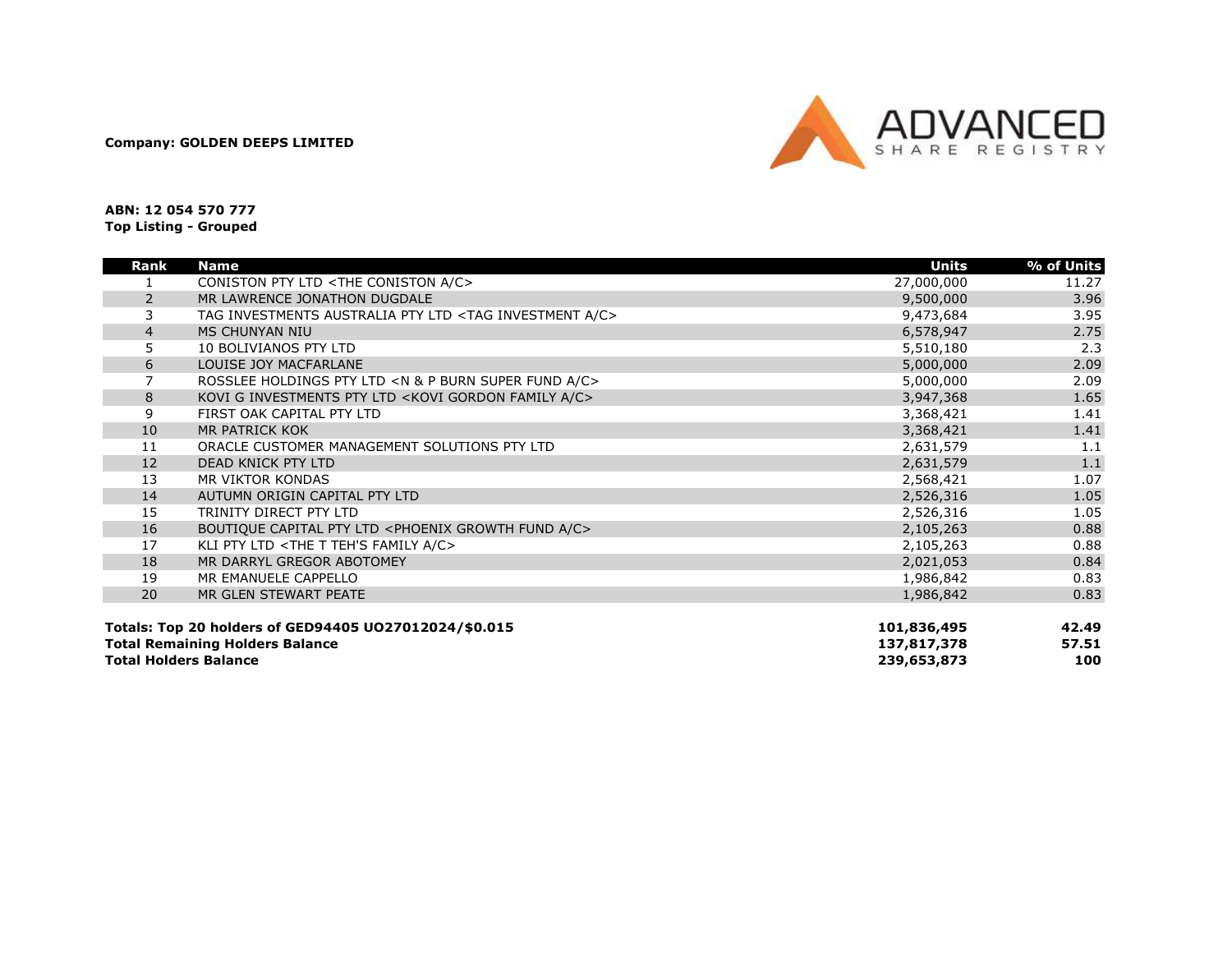# GOLDEN DEEPS LIMITED

ABN: 12 054 570 777

#### TOP SPREAD REPORT

| <b>SPREADS OF HOLDINGS</b> | <b>NUMBER OF HOLDERS</b> | <b>NUMBER OF UNITS</b> | % OF TOTAL ISSUED CAPITAL |
|----------------------------|--------------------------|------------------------|---------------------------|
| $1 - 1,000$                |                          |                        | $0.00\%$                  |
| $1,001 - 5,000$            |                          |                        | $0.00\%$                  |
| $5.001 - 10.000$           |                          |                        | $0.00\%$                  |
| 10,001 - 100,000           | 53                       | 3,909,081              | 1.63%                     |
| 100,001 - 999,999,999,999  | 286                      | 235,744,792            | 98.37%                    |
| <b>TOTAL</b>               | 339                      | 239,653,873            | 100%                      |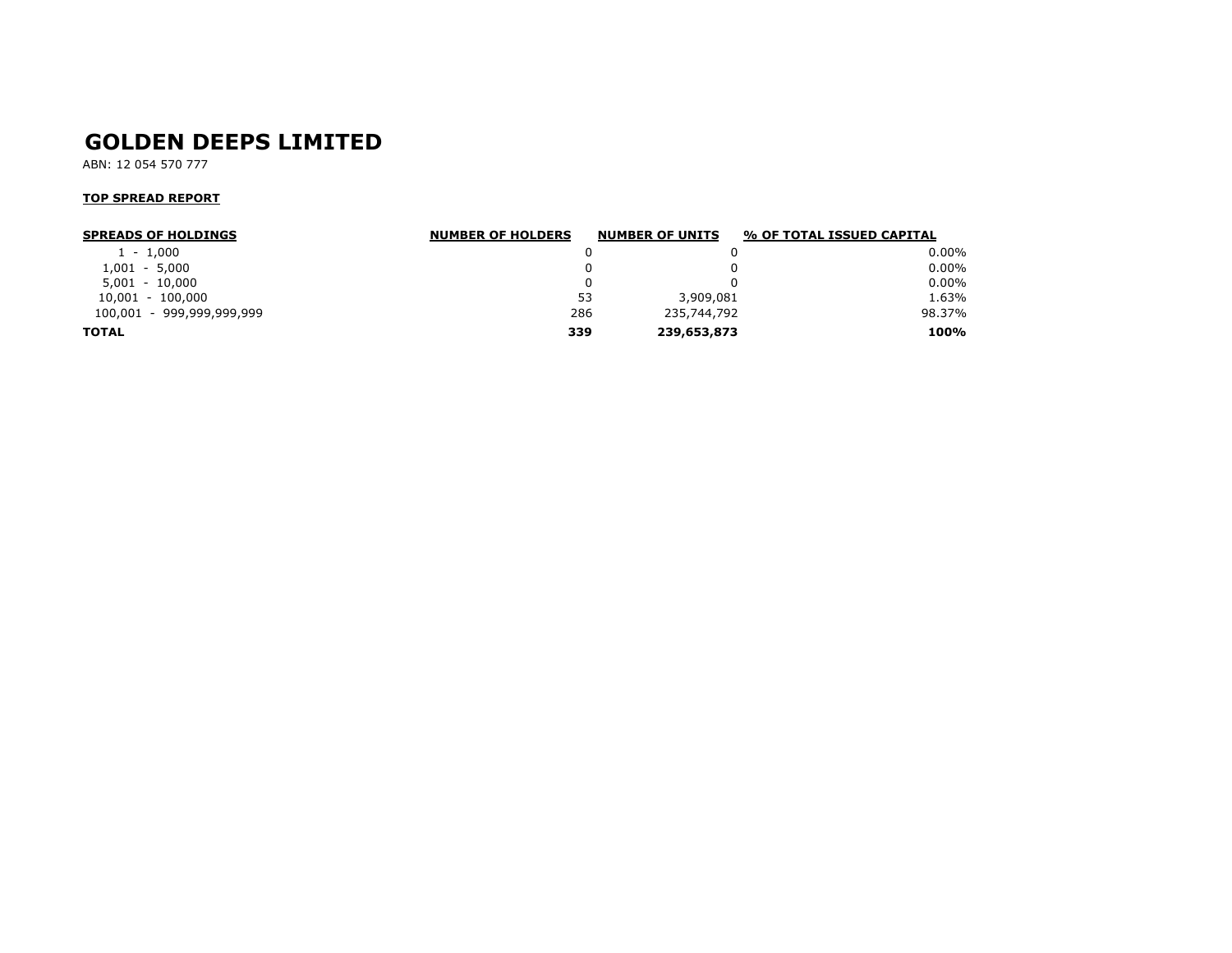

# TERMS AND CONDITIONS

# (a) Entitlement

Each Option entitles the holder to subscribe for one Share upon exercise of the Option.

# (b) Exercise Price

Subject to paragraph (i), the amount payable upon exercise of each Option will be \$0.015 (Exercise Price).

# (c) Expiry Date

Each Option will expire at 5:00 pm (AWST) on 27 January 2024 (Expiry **Date).** An Option not exercised before the Expiry Date will automatically lapse on the Expiry Date.

# (d) Exercise Period

The Options are exercisable at any time on or prior to the Expiry Date (Exercise Period).

# (e) Notice of Exercise

The Options may be exercised during the Exercise Period by notice in writing to the Company in the manner specified on the Option certificate (Notice of Exercise) and payment of the Exercise Price for each Option being exercised in Australian currency by electronic funds transfer or other means of payment acceptable to the Company.

# (f) Exercise Date

A Notice of Exercise is only effective on and from the later of the date of receipt of the Notice of Exercise and the date of receipt of the payment of the Exercise Price for each Option being exercised in cleared funds (Exercise Date).

### (g) Timing of issue of Shares on exercise

Within 15 Business Days after the Exercise Date, the Company will:

- (i) issue the number of Shares required under these terms and conditions in respect of the number of Options specified in the Notice of Exercise and for which cleared funds have been received by the Company;
- (ii) if required, give ASX a notice that complies with section 708A(5)(e) of the Corporations Act, or, if the Company is unable to issue such a notice, lodge with ASIC a prospectus prepared in accordance with the Corporations Act and do all such things

Golden Deeps Limited (ABN 12 054 570 777)